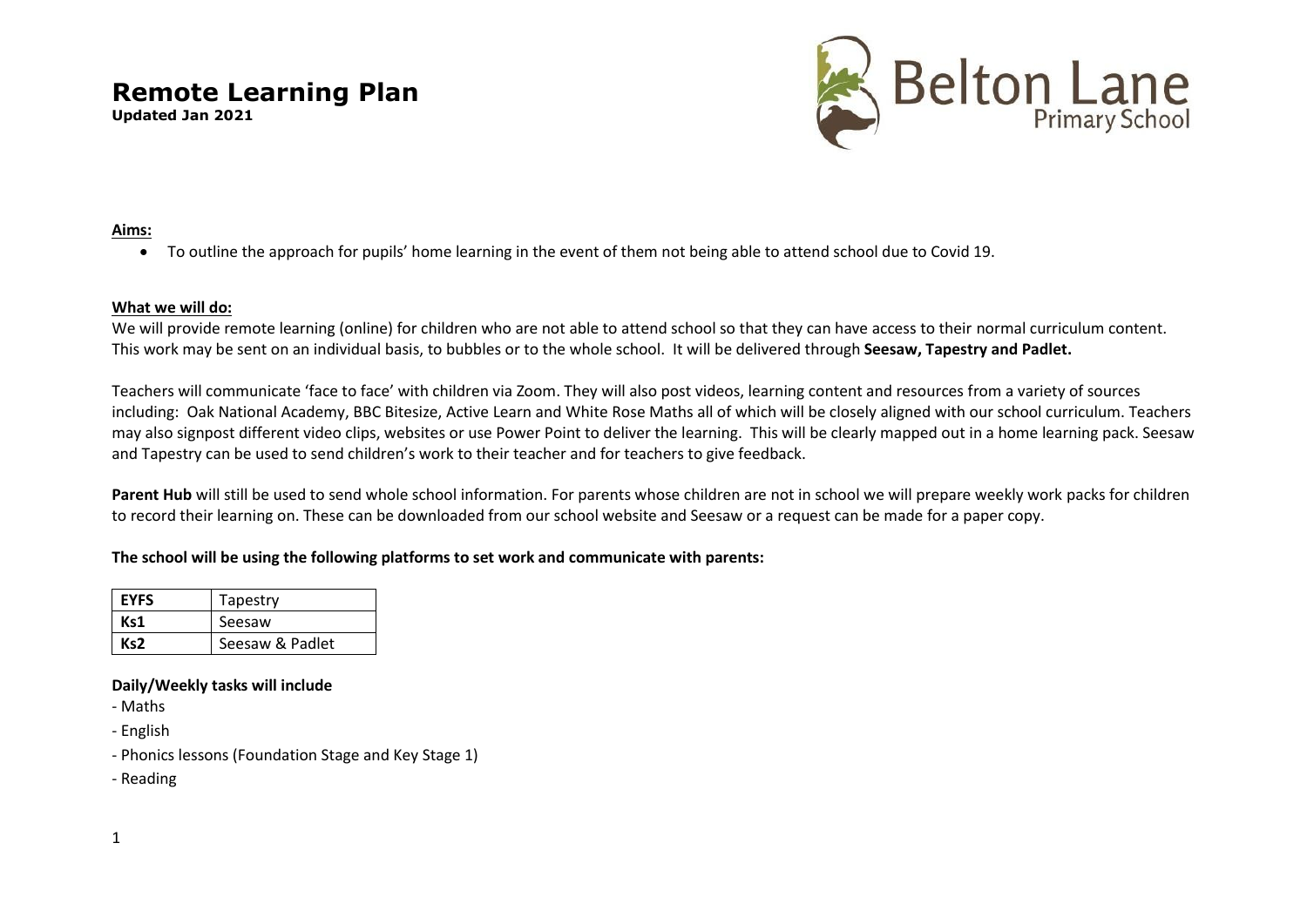**Updated Jan 2021**



- At least one other subject a day (science, history, geography, music, computing, art, design technology, personal, social and health education, religious education)

- Spellings
- Other project-based learning depending of the length of absence

# **Content for Maths and English**

 This may be delivered through Oak National Academy (on line videos)/Third Space Learning Hub or White Rose online learning platform. There will be times when other resources are used to compliment topic work. If this is the case, these resources will be clearly signposted or introduced by the teacher on Zoom.

### **Content for Phonics – EYFS and KS1**

The teacher will plan and provide the appropriate learning in a learning pack and via online videos. Phonics Bug, ActiveLearn Primary and a variety of other resources will be hyperlinked and referenced.

## **Content for Reading**

- We ask that children continue to read daily. In addition, there may be days where specific reading tasks are set as part of the English work for the day, e.g. reading comprehension tasks.
- Children will be assigned books on the ActiveLearn Primary website

## **Content for Other Subjects**

As well as English and maths, there will be a lessons provided for other subjects each week. This will be closely matched to the work that your child would be completing if in school.

## **Access to Technology at Home**

If your household does not have access to a computer, laptop, tablet or smart phone, please email [admin@belton-lane.lincs.sch.uk](mailto:admin@belton-lane.lincs.sch.uk) as soon as possible to make us aware of this or complete the online form circulated on Parent Hub. We can then arrange paper versions of the work for your child.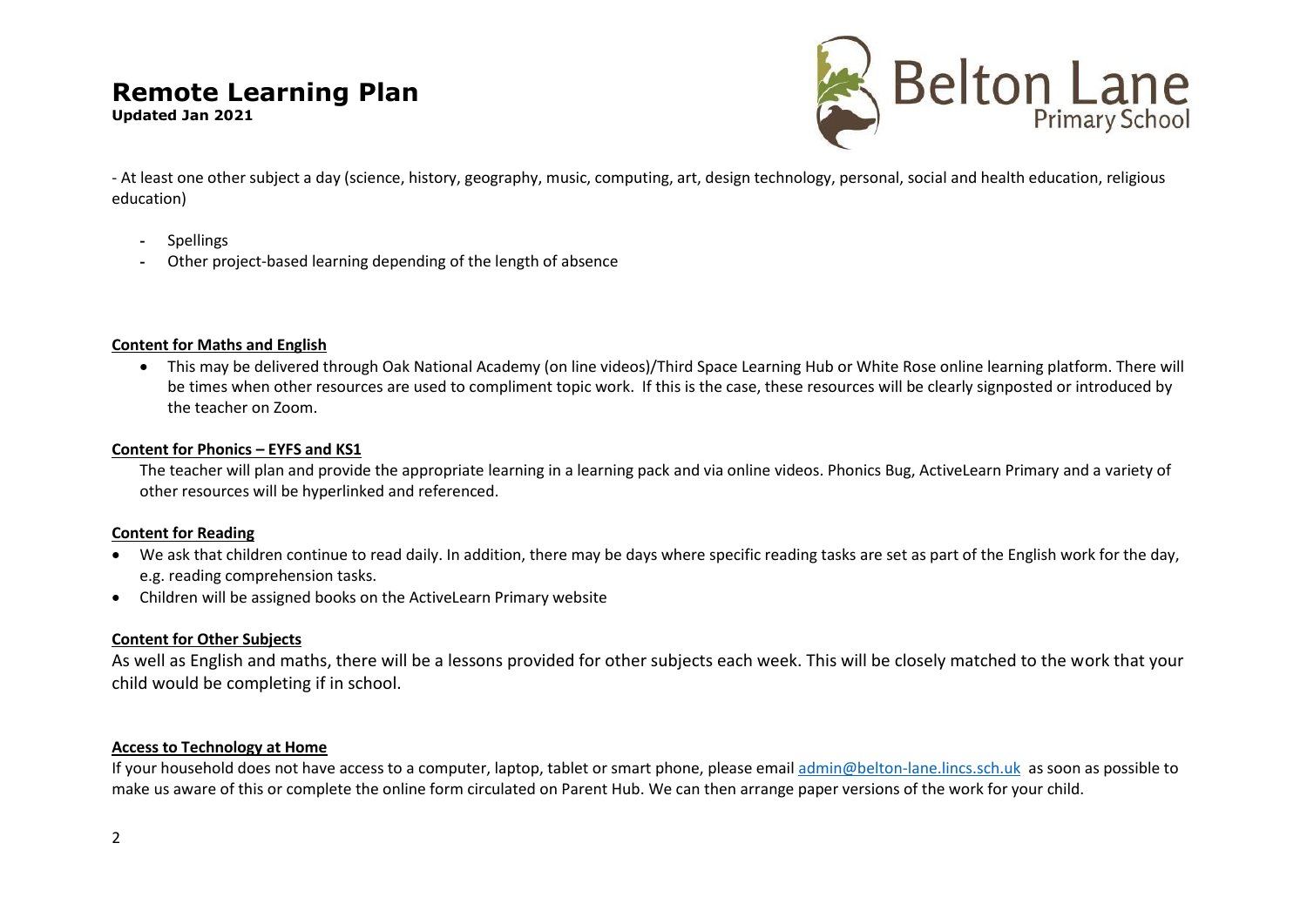**Updated Jan 2021**



### **Logins to Online Learning Platforms**

The school subscribes to a number of online learning resources including: ActiveLearn, Phonics Bug, Numbots, TT Rockstars, Letter Join etc. These can be accessed at home. It is essential that children and parents have access to all the relevant login details. If you do not have login detail you can request them from the school by contacting your class teacher on Seesaw or Tapestry.

### **Monitoring Engagement with Remote Education**

It is very important that children engage with the remote education provided so that they keep up-to-date with their learning. Teachers will be actively monitoring progress. The learning set for remote education will be closely aligned to what the children would have been learning in school and is part of a clear progression of carefully planned learning opportunities to help the children develop and reach their full potential.

### **Returning work**

Teachers will identify what work needs to be returned to school via Seesaw. Learning returned to school via Seesaw will be assessed and teachers will regularly offer feedback to children. If a child is not engaging with remote learning and work is not being returned to be assessed, a member of the schools leadership team will telephone to offer support.

## **SEND- Special Educational Needs and Disabilities and Vulnerable Children**

**Miss Webster (**our school Senco) and **Mrs Alexander** (the school's Parent Liaison Officer) will be keeping a close eye on any children who have special educational needs or disabilities, or who we consider to be vulnerable, during periods of school absence to ensure that they can access their work and to check that it is appropriately pitched. They may also have face to face contact through Zoom with you and your child. Teaching assistants, may also communicate with your children via Zoom to deliver appropriate interventions to identified children. Class teachers can of course be contacted in the first instance if your child is struggling in any way.

## **Safeguarding**

We are fully committed to safeguarding all children, staff and families. Please refer to our Child Protection and Safeguarding Policy and E Safety Policy which can be found on the school website under the policies tab.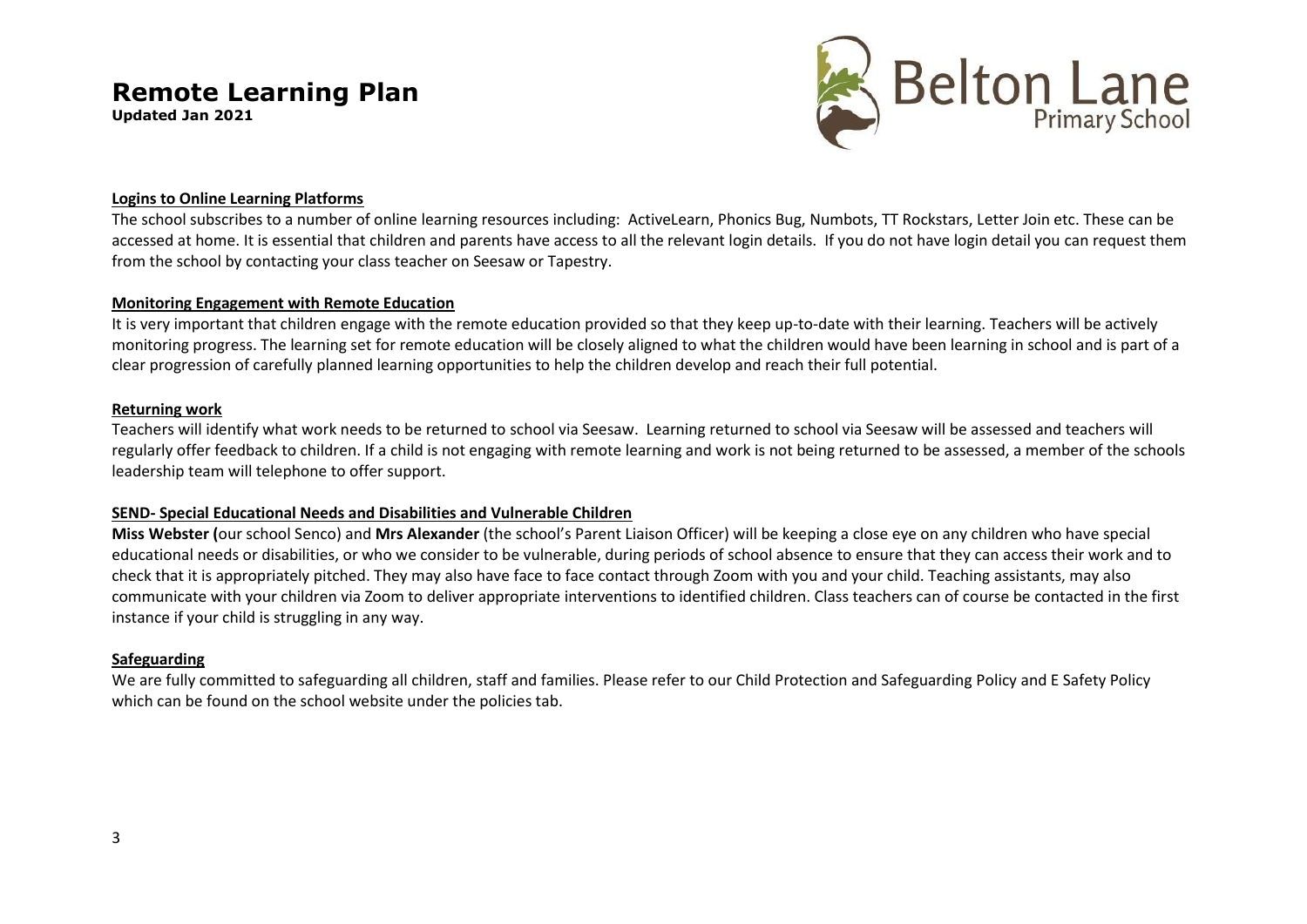**Updated Jan 2021**



# **When will remote learning take place?**

| Circumstance   |                                                                                                                                                                                                                                                       |                                                                  | Learning plan                                                                                                                                                                                                                                                                                                                                                                                                                                                                                                                                                           |
|----------------|-------------------------------------------------------------------------------------------------------------------------------------------------------------------------------------------------------------------------------------------------------|------------------------------------------------------------------|-------------------------------------------------------------------------------------------------------------------------------------------------------------------------------------------------------------------------------------------------------------------------------------------------------------------------------------------------------------------------------------------------------------------------------------------------------------------------------------------------------------------------------------------------------------------------|
|                | My child is absent because they are ill.                                                                                                                                                                                                              |                                                                  | We will not set work as they should be resting and recuperating. They will be able to speak to their<br>teachers about catching up with work when they return to school.                                                                                                                                                                                                                                                                                                                                                                                                |
| $2^{\circ}$    |                                                                                                                                                                                                                                                       |                                                                  | We will not set work.                                                                                                                                                                                                                                                                                                                                                                                                                                                                                                                                                   |
|                | My child is absent through unauthorised<br>absence.                                                                                                                                                                                                   |                                                                  |                                                                                                                                                                                                                                                                                                                                                                                                                                                                                                                                                                         |
| $\overline{3}$ | My child has tested positive for Covid-19.                                                                                                                                                                                                            | Depending on how your child is, one of the following will apply: |                                                                                                                                                                                                                                                                                                                                                                                                                                                                                                                                                                         |
|                |                                                                                                                                                                                                                                                       |                                                                  | My child is poorly with Covid-19 – learning not set. Situation treated as circumstance number 1.<br>My child is not poorly with Covid-19 but has tested positive and must isolate $-$ please see<br>circumstance number 4.                                                                                                                                                                                                                                                                                                                                              |
| $\overline{4}$ | My child is absent due to self-isolation<br>related to Covid-19 (i.e. awaiting test<br>results, been contacted by Track and<br>Trace)<br>The whole class is self-isolating/ or schools<br>are closed on the advice of Public Health<br>or Government. | 1)<br>2)<br>3)                                                   | Parent notifies the school office that the child is self-isolating. Parent to contact the school office<br>daily.<br>Teachers will, at the earliest opportunity, send your child work. As our teachers are in classes and<br>teaching all day, this may not be until the end of the day therefore children who are isolating will,<br>effectively, be working a day behind the children in school.<br>Children should return their learning (if completed electronically.) If completed on paper, children<br>should return their learning upon their return to school. |
|                |                                                                                                                                                                                                                                                       |                                                                  |                                                                                                                                                                                                                                                                                                                                                                                                                                                                                                                                                                         |